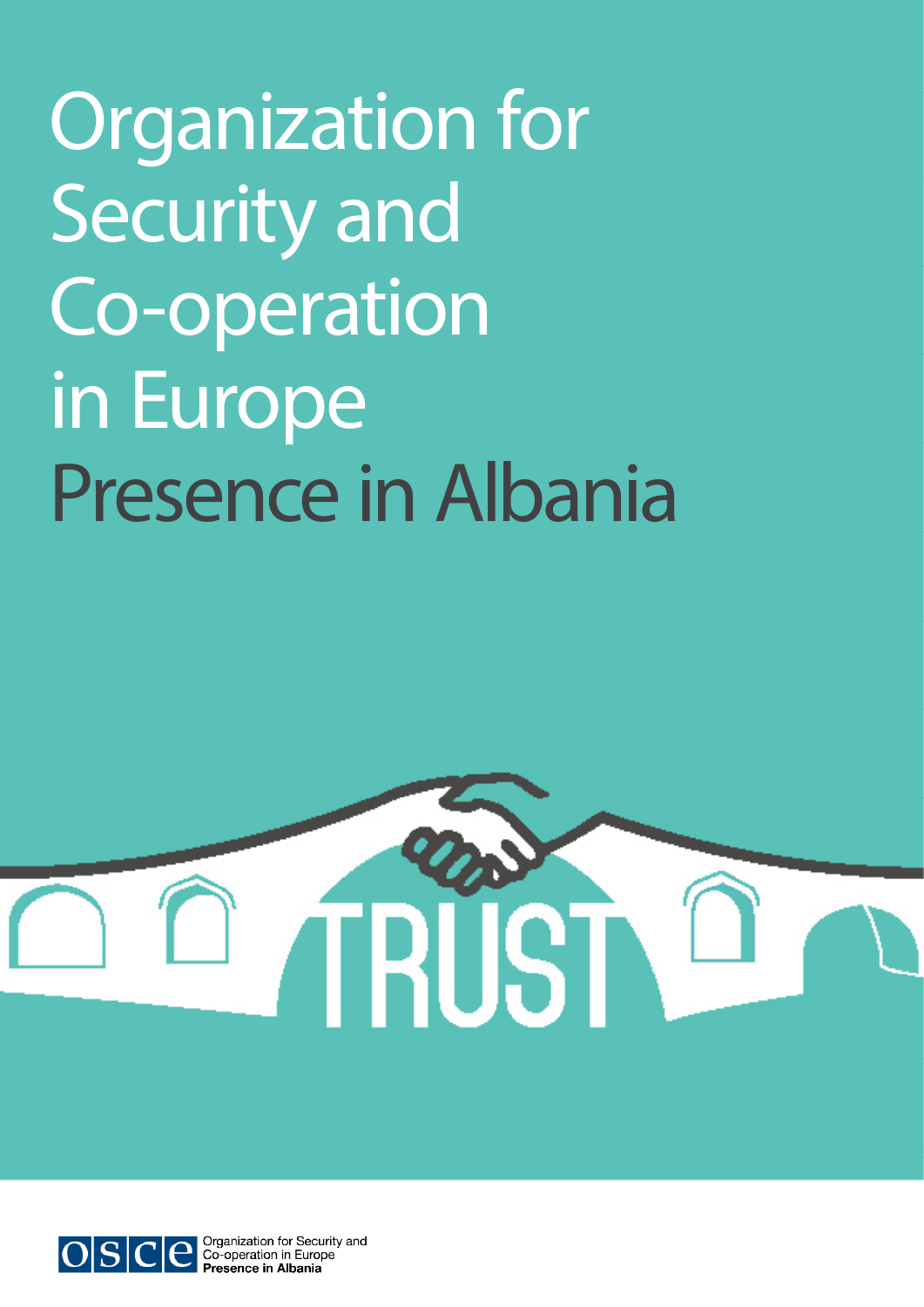## What we do

The mandate of the OSCE Presence in Albania is to promote democratization, the rule of law, and human rights, as well as to consolidate democratic institutions in line with OSCE principles, standards and commitments.

The OSCE Presence provides assistance and expertise, in close consultation and co-operation with the Government of Albania and other State institutions and organizations, to the Albanian authorities as well as to representatives of civil society.

The Presence was established in 1997, following the collapse of pyramid schemes, to help stabilise the country and coordinate international assistance.

Today, the Presence's activities concentrate on three key priority areas:

i) Strengthened support to fight against crime and corruption; ii) Enhanced rule of law, justice reform and human right; iii) Advanced democracy and governance [at both central and local levels], with an emphasis on the electoral reform, support to the parliament and to free and facts-based media. While applying its concept of comprehensive security, the Presence continuously enhances its work on gender equality, and brings a stronger voice of women, youth and civil society at large into its work across dimensions.



Over more than two decades, the Presence has participated actively in the country's most important reforms, including electoral, judicial, property and decentralization reforms.



 The Presence works to prevent and counter violent extremism and radicalization that lead to terrorism in prisons and probation services, and to strengthen women's role against VERLT.



The Presence helps authorities better identify and protect victims of trafficking, fight against various forms of crime, and enhance community engagement in security and safety matters.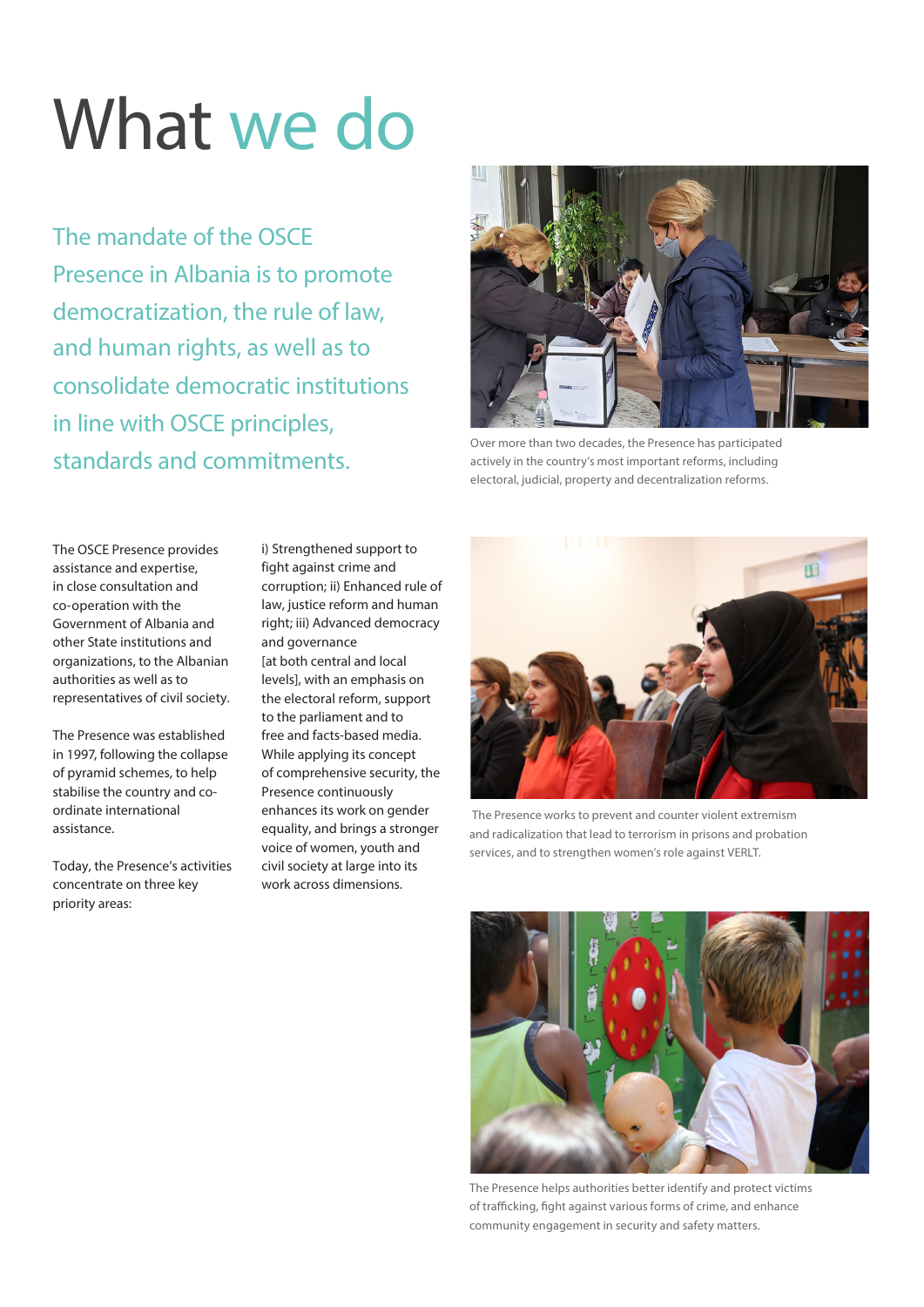### How we work

To help achieve lasting change, the Presence uses its multinational in-house expertise, institutional knowledge and long-term relationships with stakeholders, focusing on the institutions and helping to shape policy and strategy. The Presence operates within a "whole-of-society" approach, adding wherever possible a cross border regional dimension to its programmes. This approach ensures the efficiency, coherence and impact of the Presence's work, addressing challenges from different directions.

The OSCE Presence works in co-ordination and partnership with a wide range of Albanian and international actors, and also takes a strong regional approach and peer-to-peer exchange. The Presence does all this with the support of the 57 OSCE participating States, including Albania.

#### Fostering sustainable change

Structures and laws are not enough. The Presence works towards:

• Meaningful and impartial implementation of the law; • Effective and proper functioning of institutions; • Creation of a relationship of trust between citizens and authorities, at both central and local level,as well as between political opponents.

The Presence facilitates consultation on development and reform, bringing together all the stakeholders in a process, applying a whole-of-society approach, and fostering relations between institutions.

Grounded in its Mandate, the ultimate goal of the Presence is Albania with strong institutions and practices of democracy, justice, the rule of law and security that operate effectively, accountably, and are trusted by citizens, in fulfilment of Albanian aspirations and the values and commitments of OSCE participating States.

### Implementing priority projects

At the request of national partners, the Presence has actively participated and continues to participate in many of the most important reform efforts of the past two decades, including electoral, judicial, property and decentralization reforms. It reviews and comments on draft legislation, promotes and facilitates public consultation, and advises on the design and implementation of new policies. The diverse mandate allows the Presence to answer local requests for expertise and technical assistance.

The Presence has led or contributed significantly to a large number of projects that have had a direct impact on the well-being of the Albanian population. This includes efforts to remove and destroy surpluses of conventional ammunition and dangerous chemicals, help authorities better identify and protect victims of trafficking, fight against various forms of crime, enhance community engagement – in particular of women and youth – in security and safety matters, improve the judicial efficiency and access to justice, advance media development and promote human rights.

### Building bridges

One of the Presence's strengths is its ability to build bridges and bring people together – to co-operate from within the country and across borders, to address challenges or enhance reconciliation. The OSCE Presence's work includes support to improve transparency, integrity and accountability and ensure inclusive citizen participation in decision-making processes. There is a focus on how citizens interact with their democracy, recognizing that citizens have a role in monitoring and setting standards for the proper functioning of their institutions. The Presence emphasizes responsibilities as well as rights.

#### Activating citizen participation

By strengthening a sense of civic engagement, empowerment and responsibility among Albanian citizens, particularly women, young people and members of marginalized groups, the Presence is helping them to get their voices heard. In addition to strengthening the transparency and outreach of institutions towards citizens, the Presence works to enhance knowledge and skills among citizens at large.